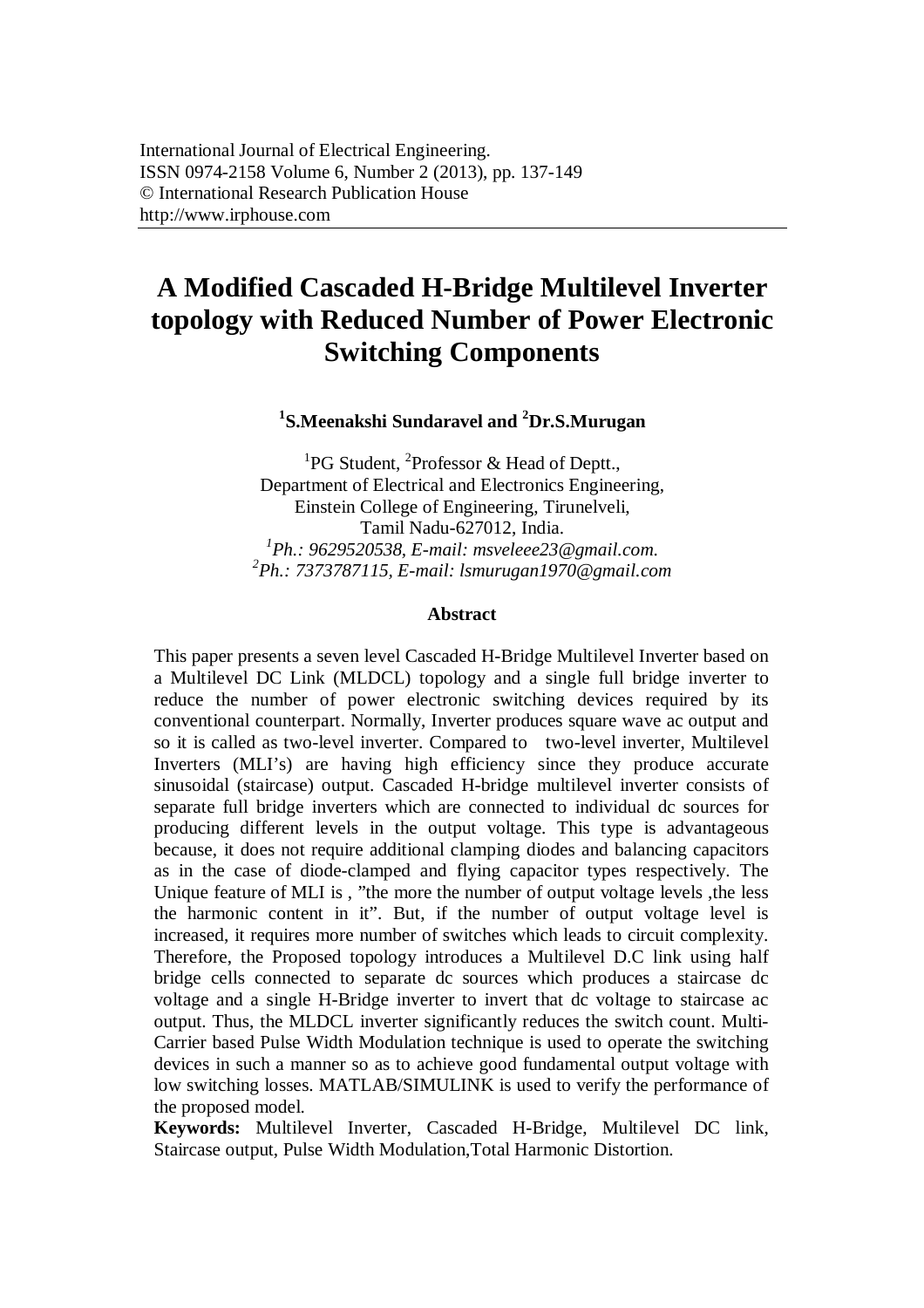# **Introduction**

Normally, Inverters are used to convert dc input (e.g: from PV cells) to ac output. Inverters are mainly classified into, two level Inverter and Multilevel Inverter. The voltage source inverters produce an output voltage or current with levels either '0' or  $\pm V_{dc}$ ' (square wave output). They are known as two-level inverters. To produce a quality output voltage or current waveform with less amount of ripple content, they require high switching frequency along with various pulse width modulation (PWM) strategies. In high power and high voltage applications, these two level inverters, however, have some limitations in operating at high frequency mainly due to switching losses and constraints of device ratings. Moreover, the semiconductor switching devices should be used in such a manner as to avoid problems associated with their series-parallel combinations that are necessary to obtain capability of handling high voltages and currents.

The recent advancement in power electronics has initiated to improve the level of inverter to satisfy the need of medium voltage high power applications without the need of transformer which leads to the invention of multilevel inverters [11]. These inverter topologies can generate high quality voltage waveforms with power semiconductor switches operating at a frequency near the fundamental. It significantly reduces the harmonics problem with reduced voltage stresses across the switch. These limitations can be overcome by using multilevel inverters. Compared to 2-level inverters, Multilevel inverters are having high efficiency since it produce accurate sinusoidal (staircase) output using different levels in the output voltage. This paper focuses on Cascaded H-Bridge type Multilevel inverter which is advantageous than other two types.

Cascaded H Bridge (CHB) multilevel inverter is one of the most important topologies in the family of multilevel and multi pulse inverters. It is built to synthesize a desired AC voltage from several levels of DC voltages. CHB is simpler than diode clamped and flying capacitor MLI topologies because of some advantages such as automatic voltage sharing, smaller dv/dt stresses, switching redundancy and requirement of least number of components, no high rated capacitors and diodes and circuit layout flexibility [7]. It consists of a series or cascade connection of several single phase full bridge inverter units with respect to the number of output voltage levels to produce sinusoidal AC output. The concept of multilevel inverters is that, if the number of voltage levels is increased, then the harmonic content in the output voltage gets reduced and so, the number of active switches also increased. This leads to more number of switches and their gate circuits which increases the circuit complexity. This paper focuses to reduce the required number of active switches by providing a multilevel DC link (MLDCL) instead of each full bridge inverter units in the CHB topology [10].

A power electronic multilevel inverter is essentially a device for creating a variable AC Magnitude and Frequency output from a DC input. However the variable frequency ability is nearly always accompanied by a corresponding need to adjust the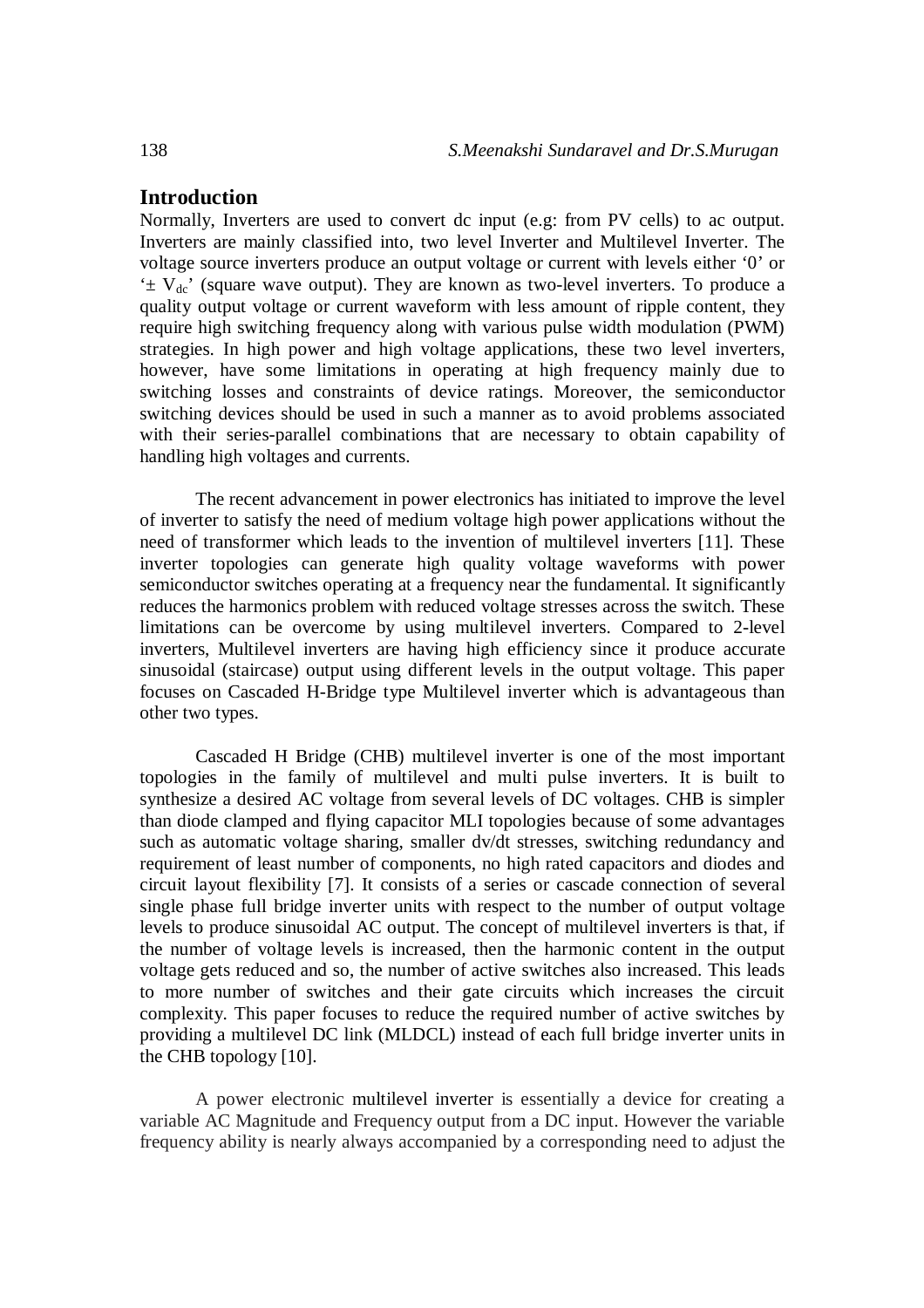amplitude of fundamental component of the output waveform as the frequency changes, i.e., voltage control. One of the most widely utilized strategies for controlling the AC output of power electronic converters is the technique known as pulse width modulation (PWM). This varies the duty cycle of the inverter switches at a high frequency to achieve an average low- frequency output voltage or current [6]. Several developments of PWM concept addressing the main objectives of reduced harmonic distortion and increased output magnitudes for a given switching frequency and the development of modulation strategies to suit different inverter topologies. A multicarrier based PWM technique is proposed in this paper. In this technique, the sinusoidal reference waveform of each phase and a periodic triangular carrier wave are compared and the intersection points determine the commutation instants of the associated inverter leg switches.

## **Multilevel Inverters**

Multilevel inverters have drawn tremendous interest in the power industry. They present a new set of features that are well suited for use in reactive power compensation. It may be easier to produce a high-power, high voltage inverter with the multi level structure because of the way in which the device voltage stresses are controlled in the structure. Increasing the number of voltage levels in the inverter without requiring higher ratings on individual devices can increase the power rating .The unique structure of multilevel voltage source inverter allows them to reach high voltages with low harmonics without the use of transformers or series connected synchronized switching devices. As the number of voltage levels increases, the harmonic content of the output voltage waveform decreases significantly.

The general structure of the multilevel inverter is to synthesize a near sinusoidal voltage from several levels of dc voltages, typically obtained from capacitor voltage sources [11]. As the number of levels increases, the synthesized output waveform has more steps, which produce a staircase wave that approaches a desired waveform. Also, as more steps are added to the waveform, the harmonic distortion of the output waveform decreases, approaching zero as the number of levels increases [2]. As the number of levels increases, the voltage that can be spanned by summing multiple voltage levels also increases. The advantages of Multilevel Inverters are they offer a low output voltage THD and a high efficiency and power factor. They are suitable for high voltage and high current applications [11]. They have higher efficiency because the devices can be switched at a low frequency. They do not suffer from Electromagnetic Interference (EMI) problems. Multilevel inverters are mainly classified into three types namely, Diode clamped type, flying capacitor type, Cascaded H-Bridge type.

## **Cascaded H-Bridge Multilevel Inverter**

The last structure is a multilevel inverter, which uses cascaded inverters with separate dc sources (SDCSs).The general function of this multilevel inverter is the same as that of the other two inverters. The multilevel inverter using cascaded inverter with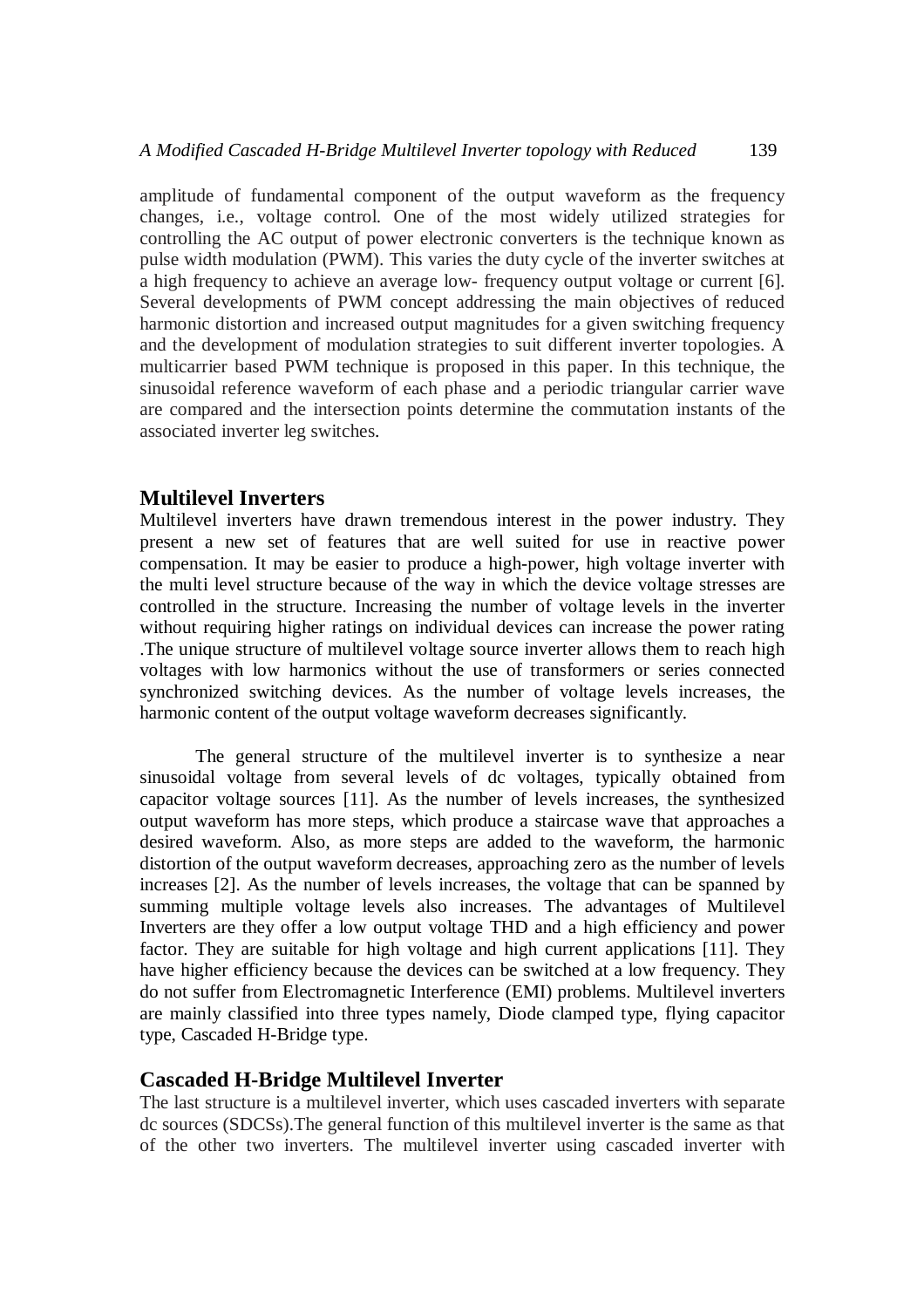SDCSs synthesizes a desired voltage from several independent sources of dc voltages, which may be obtained from solar cells [5]. This configuration recently becomes very popular in ac power supply and adjustable speed drive applications. This new inverter can avoid extra clamping diodes or voltage balancing capacitors.

The main features of CHBMLI are, for real power conversions from ac to dc and then dc to ac, the cascaded inverter needs separate dc sources. The structure of separate dc sources is well suited for renewable energy sources such as fuel cell, photovoltaic and biomass [7]. Compared with the diode clamped and flying capacitor types, it requires the least number of components to achieve the same number of voltage levels. Soft switching techniques can be used to reduce switching losses and device stresses



Figure 1: Circuit Diagram of Conventional CHB MLI.

For producing seven level output voltage, the CHBMLI requires three single phase full bridge inverters which are connected in series as shown in its circuit diagram in figure 1. These three inverter bridges are connected to three independent dc sources which are having equal amplitude and therefore it is called as SMLI (Symmetrical MLI). If the input dc sources are of different amplitudes, then it is called as ASMLI (Asymmetrical MLI) [2], [3].

In the case of seven level CHB inverter, the ac output voltage at each level can be obtained in the same as in normal 2 level manner. The AC terminal voltages of different level inverters are connected in series. During first mode of operation, by different combinations of the six switches  $S_1$ ,  $S_4$ ,  $S_5$ ,  $S_8$ ,  $S_9$ , and  $S_{12}$ , each inverter level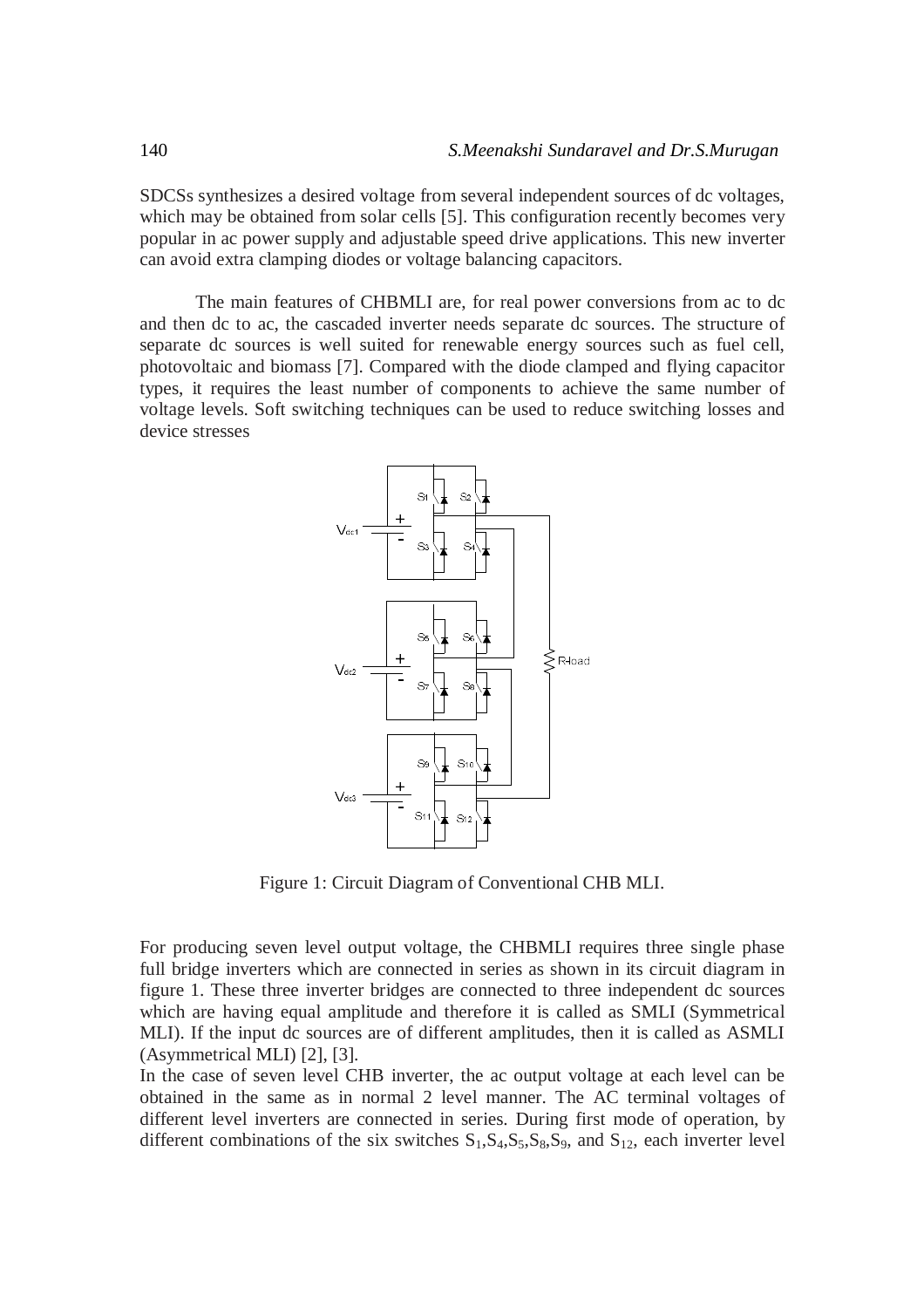can generate four different voltage outputs  $V_{dc}$ ,  $2V_{dc}$ ,  $3V_{dc}$ , and zero. The conduction of these switches leads to positive half cycle of the output voltage waveform with these three levels and zero level. During the second mode, through different combinations of switches S2,  $S_3$ ,  $S_6$ ,  $S_7$ ,  $S_{10}$ , and  $S_{11}$  each inverter level can generate four different voltage outputs- $V_{dc}$ , -2 $V_{dc}$ , -3 $V_{dc}$ , and zero which leads to the negative half cycle of the output voltage waveform. The ac output of each of the different level of full-bridge inverters are connected in series such that the synthesized voltage waveform is the sum of the inverter outputs [7].Thus, a seven level output voltage of  $V_{dc}$ ,  $2V_{dc}$ ,  $3V_{dc}$ ,  $-V_{dc}$ ,  $-2V_{dc}$ ,  $-3V_{dc}$ , and a zero level can be obtained as shown in figure 2. through this proper switching operation.



Figure 2: Output voltage waveform of 7-level CHBMLI

In this topology, the number of output phase voltage levels is defined by  $m = 2s+1$ , where s is the number of dc sources. This conventional 7-Level CHBMLI requires  $2(m-1) = 2(7-1) = 12$  switches. The main advantage of this CHBMLI topology is that the Total Harmonic Distortion (THD) present in the output voltage gets decreased if the number of output voltage level is increased greatly. But, there is a difficulty to achieve this, that is, it requires more number of switching devices to generate more number of levels. This leads to circuit complexity and more cost. A better solution to this problem is Multi Level DC Link (MLDCL) topology which is proposed in this paper.

#### **Proposed Multilevel Dc Link (MLDCL) Inverter**

The circuit diagram of the proposed 7-level Cascaded H-bridge MLDCL inverter topology is shown below in figure 3, which consists of a multilevel DC source to produce DC-link bus voltage  $V_{bus}$  and a single-phase full-bridge (SPFB) inverter consists of four switches S7-S10 to invert the polarity of the DC-link bus voltage to produce an AC voltage [10].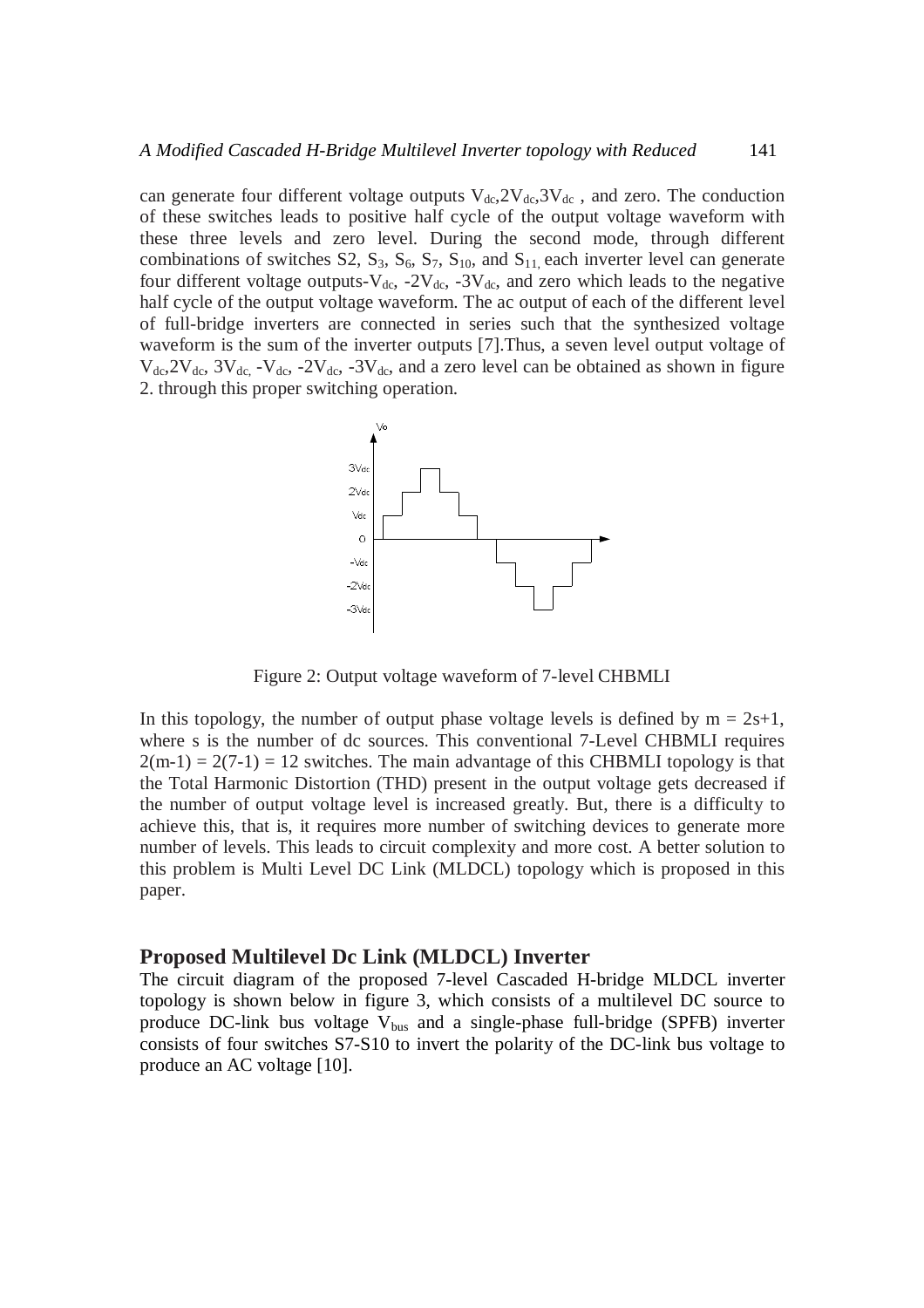

Figure 3: Circuit Diagram of Proposed MLDCL inverter

The DC source is formed by connecting a number of half-bridge cells in series with each cell having a voltage source controlled by two switches. These two switches operate in a toggle fashion. Low on resistance and fast switching capability, low voltage switches are utilized in each cell source to reduce the inverter cost or to provide a high bandwidth sinusoidal output voltage. These switches are triggered by proper switching signals which are obtained by using suitable PWM technique in order to produce multilevel output voltage.

| Converter<br><b>Type</b>  | <b>Diode</b><br><b>Clamped</b> | <b>Flying</b><br>Capacitor | Cascaded<br><b>H-Bridge</b> | <b>Proposed</b><br><b>MLDCL</b> |
|---------------------------|--------------------------------|----------------------------|-----------------------------|---------------------------------|
| Main<br>Switches          | $(m-1)*2$                      | $(m-1)*2$                  | $(m-1)*2$                   | $m+3$                           |
| Main<br>Diodes            | $(m-1)*2$                      | $(m-1)*2$                  | $(m-1)*2$                   | $m+3$                           |
| Clamping<br><b>Diodes</b> | (m-<br>$1)*(m-2)$              | $\Omega$                   | $\theta$                    | 0                               |
| Balancing<br>Capacitors   | $\overline{0}$                 | $(m-1)*(m-$<br>2)/2        | 0                           | 0                               |

**Table I. Comparison of Multilevel Inverters**

From Table I, when compared with the existing multi level inverters, the new MLDCL inverters can significantly reduce the switch count as well as the no of gate drivers as the no of voltage levels increases. Also, it does not require additional clamping diodes and balancing capacitors as in the case of DCML and FCML type inverters [13]. So, it can be seen that roughly half the number of components can be eliminated as 'm' increases. In this paper, the conventional 7-level CHBMLI requires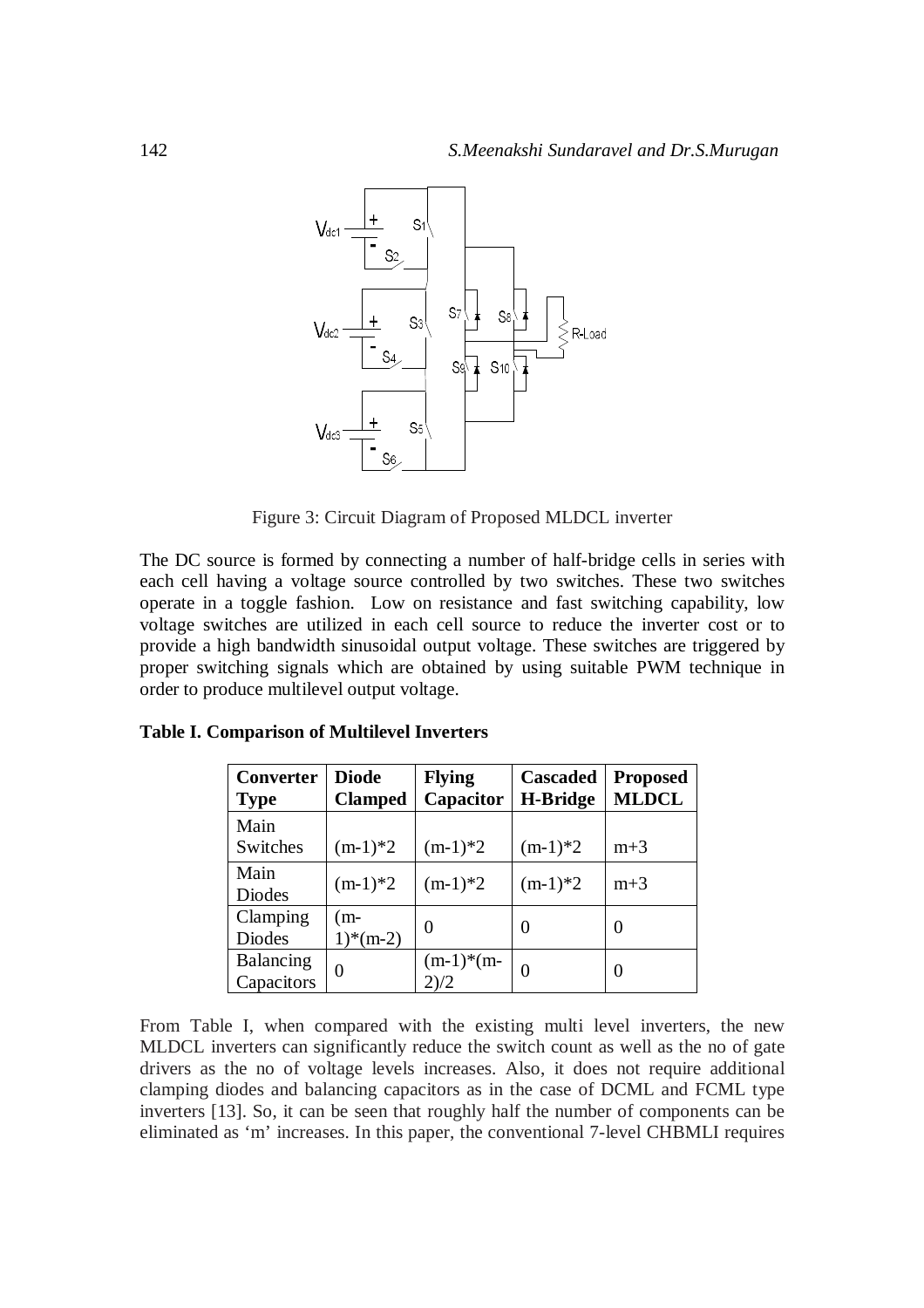$(m-1)*2 = (7-1)*2 = 12$  switching devices. But, the proposed CHB MLDCL inverter requires only  $(m+3) = (7+3) = 10$  switches [2], [10]. Therefore, this proposed type is more advantageous since the number of switching devices is greatly decreased from  $(m-1)*2$  (conventional) to  $m+3$  (MLDCLI) even if the number of levels of output voltage is increased [1], [10].

To obtain high quality ac output, the value of THD should be minimum. To minimize the THD; the number of levels should be increased [9]. For that, this Proposed MLDCL inverter is more feasible and cheaper than the other types. The switching device may be any of the power semiconductor switching devices like power diodes, thyristors, Bipolar junction transistors (BJTs), power metal oxide semiconductor field effect transistors (MOSFETs) and Insulated gate bipolar transistors (IGBTs).

In this case, IGBT acts as a switching device. An IGBT combines the advantages of BJT and MOSFET. An IGBT has high input impedance like MOSFET and low on-state conduction losses like BJT. However, there is no secondary breakdown problem as with BJTs. An IGBT is turned on by just applying a positive gate voltage and is turned off by removing the gate voltage. It requires a very simple driver circuit. It has lower switching and conducting losses while sharing many of the appealing features of power MOSFETs such as ease of gate drive, peak current, capability and ruggedness. IGBTs are finding increasing applications in medium power applications such as dc and ac motor drives, power supplies, solid state relays and contactors [11]. As the upper limits of commercially available IGBT ratings are increasing, they are finding and replacing applications where BJTs and conventional MOSFETs were predominantly used as switches. Through proper modulation techniques, the gate pulse to the IGBT is obtained and operating the IGBT switch in such a way to produce accurate sinusoidal (step) output voltage waveform with less THD.

# **Pulse Width Modulation**

It is generally accepted that the performance of an inverter with any switching strategies, can be related to the harmonic contents of its output voltage. Power electronics researchers have always studied many novel control techniques to reduce harmonics in such waveforms. Up-to-date, there are many techniques, which are applied to inverter topologies [11]. One of the mostly widely utilized strategies for controlling the AC output of power electronic converters is the technique known as pulse width modulation (PWM) [8]. This varies the duty cycle of the inverter switches at a high frequency to achieve a target average low- frequency output voltage or current. Similar to two-level inverters, there are also different types of modulation techniques adopted for multilevel inverters.

Sinusoidal pulse width modulation (SPWM) is one of the primitive techniques, which are used to suppress harmonics presented in the quasi-square wave. In this method, the sinusoidal reference waveform of each phase and a periodic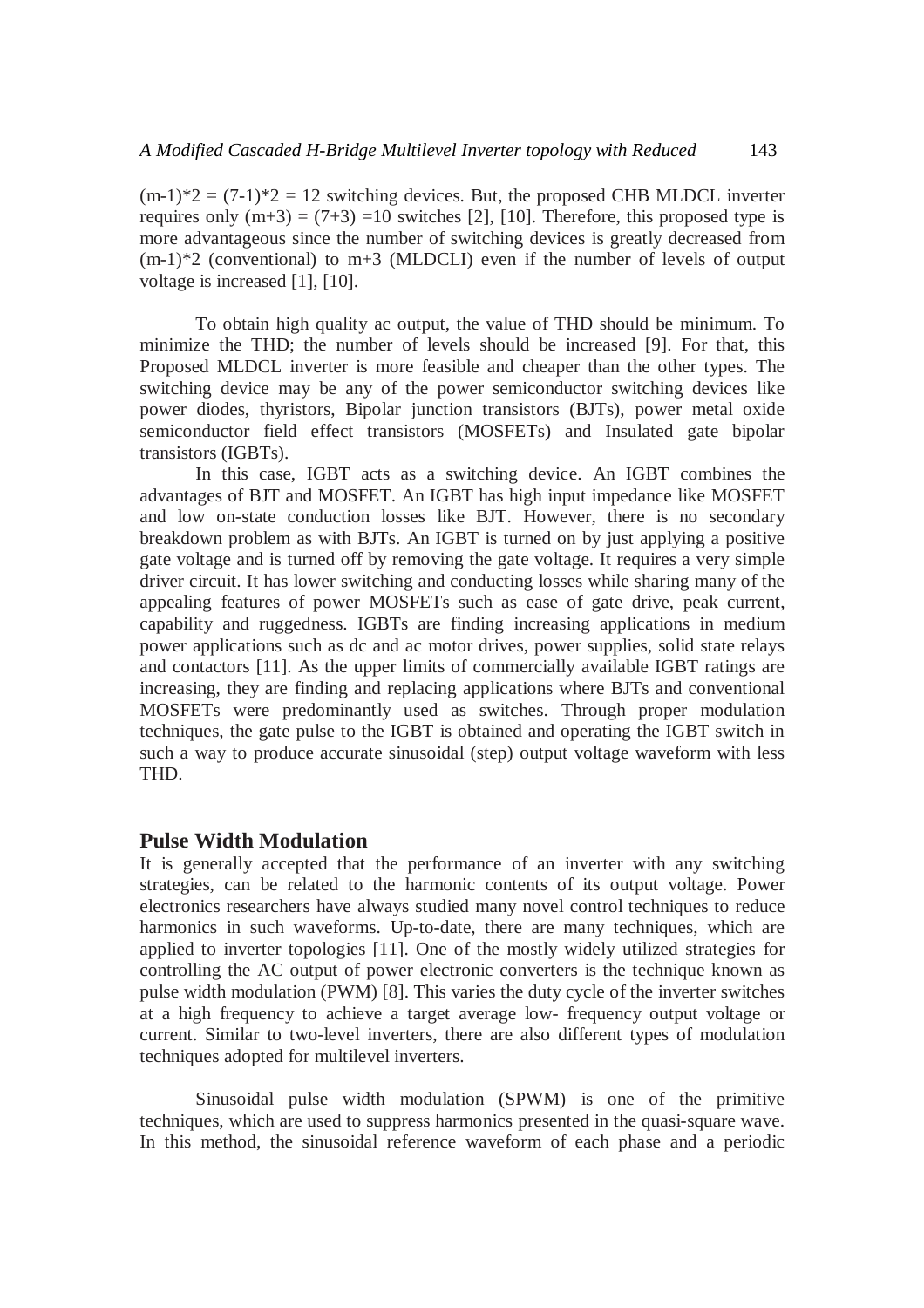triangular carrier wave are compared and the intersection points determine the commutation instants of the associated inverter leg switches [6]. In multilevel case, SPWM technique uses carrier disposition PWM (CDPWM) where modulation is achieved by having m-1 triangular carriers where m is the number of voltage levels. These carriers are arranged so that they fully occupy continuous bands in the range of  $-(m-1)V_{\text{dc}}/2$  to  $(m-1)V_{\text{dc}}/2$ . A single sinusoidal reference is then compared with these carriers to determine the switched voltage level. Therefore, for our 7-level CHBMLI, 6 triangular carriers are required which occupy the continuous bands in the range of -  $3V_{dc}$  to  $+3V_{dc}$ . The degree of freedom for this CDPWM technique is,

$$
M_{a} = \frac{2 \times A_r}{(m-1) \times A_c}
$$
 (1)  
Where,

'Ar'represents the reference waveform amplitude.

'Ac'represents the carrier waveform amplitude.

'm' denotes the number of levels.

This CDPWM strategy includes three types with three differently disposed triangular carriers which are,

- 1) Alternate phase disposition (APD) every carrier waveform is in out of phase with its neighbor carrier by 180°.
- 2) Phase opposition disposition (POD) All carrier waveforms above zero reference are in phase and are 180° out of phase with those below zero.
- 3) Phase disposition (PD)-All carrier waveforms are in phase.

This paper is focused only on the third type (PD).



Figure 4: PDPWM technique for 7-level CHBMLI

Figure 4. shows that a single sinusoidal reference waveform is compared with periodic triangular carrier waves and the intersection points determine the ON and OFF pulse durations for the switches [6].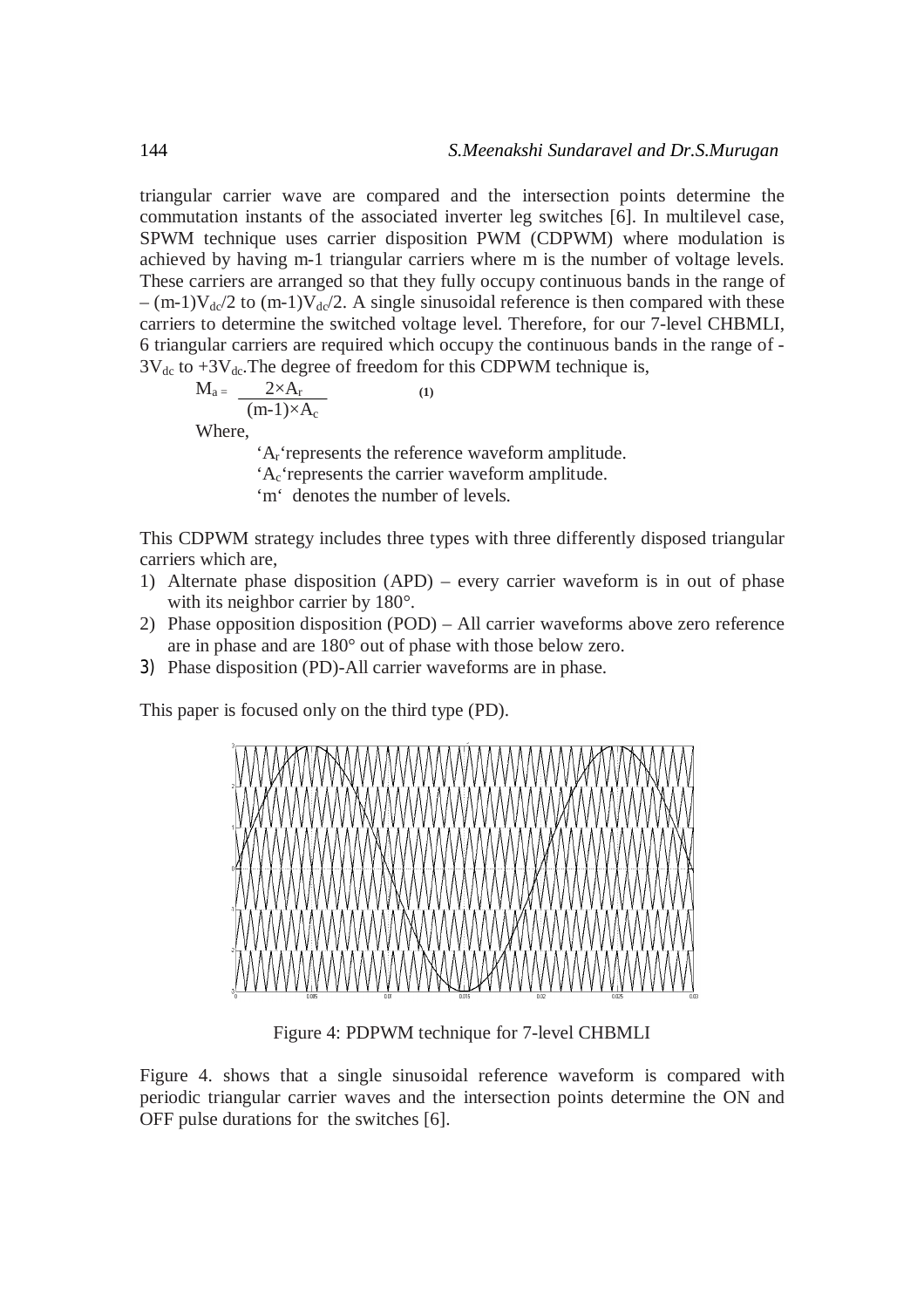## **Results and Discussion**

The implementation of the conventional circuit in MATLAB employing multicarrier based PWM technique is shown below in figure 5 and whose output voltage is simulated which is shown in figure 5.A.



Figure 5. SIMULINK model for conventional 7-level CHBMLI



Figure 5.A. Output Voltage of conventional 7-levelCHBMLI

Likewise, the proposed circuit with less number of switches is simulated by creating a SIMULINK model as shown in figure 6.The subsystem model for performing multi carrier PWM is developed as shown in figure 6.A.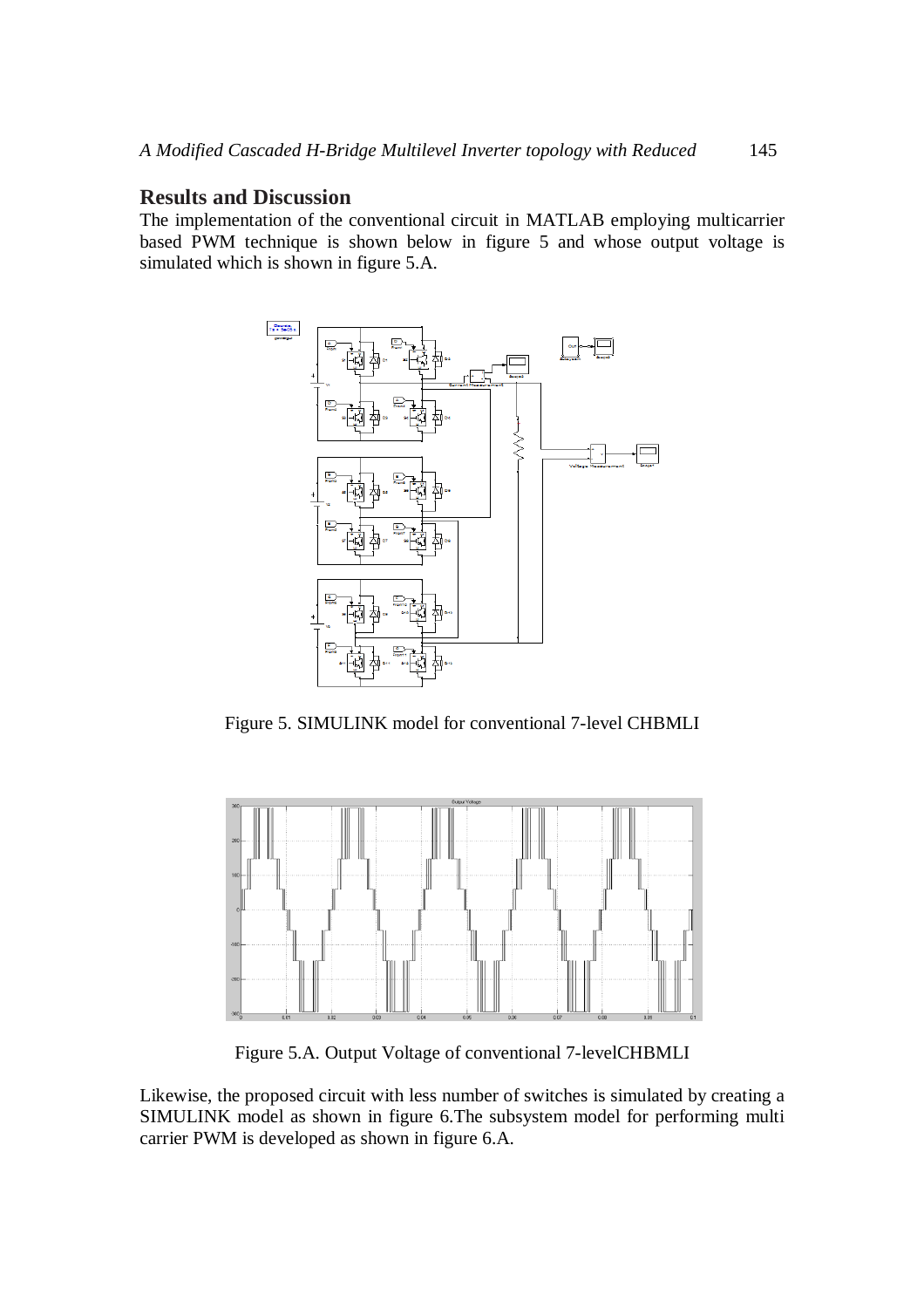

Figure 6. SIMULINK model for proposed CHB MLDCL Inverter



Figure 6.A. Subsystem model for gate pulse generation

The subsystem model as shown in figure 6.A. performs pulse width modulation using multiple triangular carriers and produces necessary pulses for the switches with different ON and OFF durations depending upon the intersection points. The pulses generated from the subsystem model are shown below in figures 6.B and 6.C for the switches which are going to conduct in positive and negative half cycles respectively.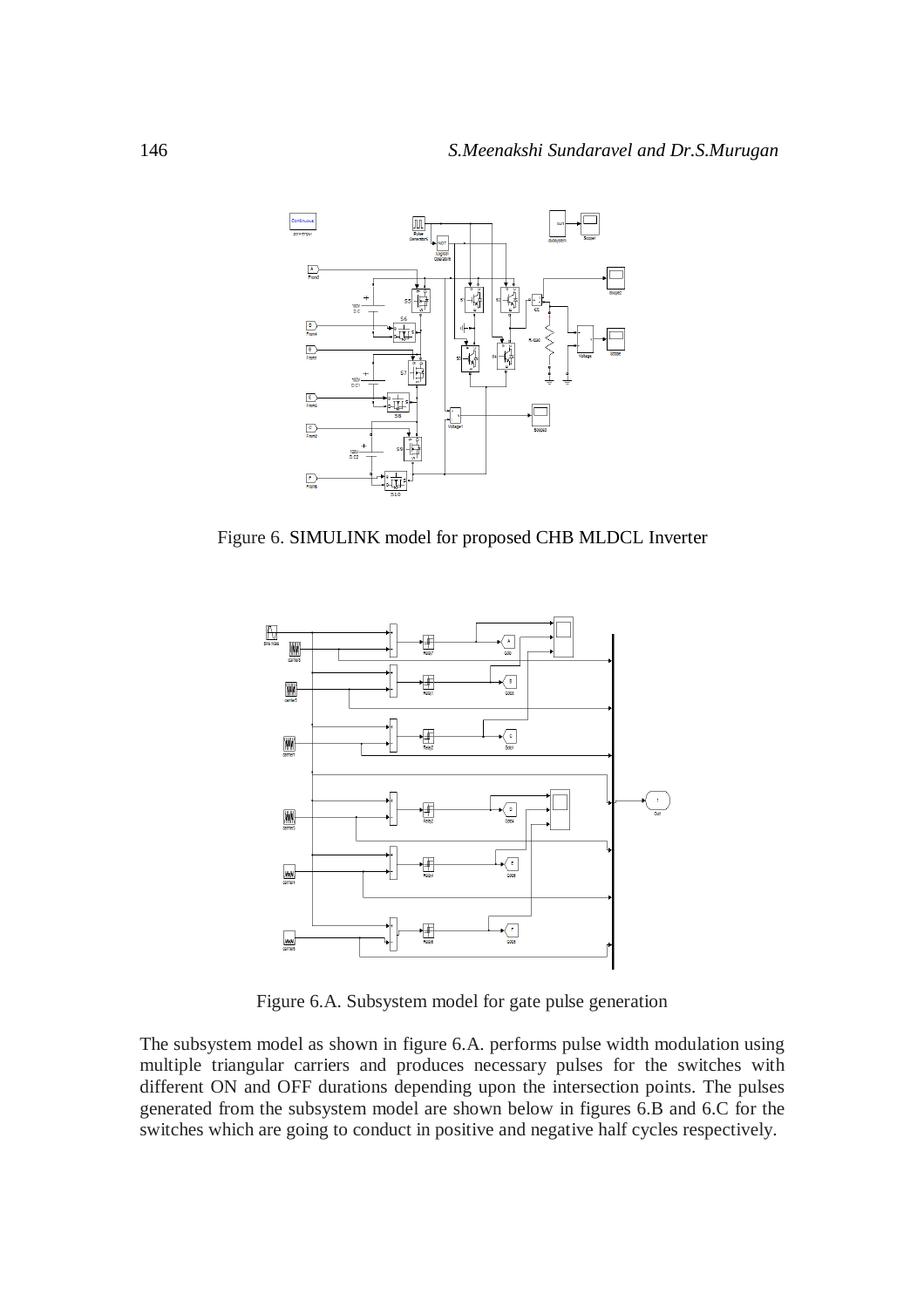

Figure 6.B. Pulses for positive half switches



Figure 6.C Pulses for Negative half switches

In response to these pulses, the switches conduct for different pulse durations and produce multilevel staircase output voltage as shown below in figure 6.D.



Figure 6.D Output Voltage of proposed MLDCL Inverter

The harmonics present in the output voltage can be analyzed in terms of Total Harmonic Distortion (THD) by performing Fast Fourier Transform (FFT) analysis using MATLAB. The FFT harmonic spectrum for output voltage indicating the THD in them is shown in figure 6.E.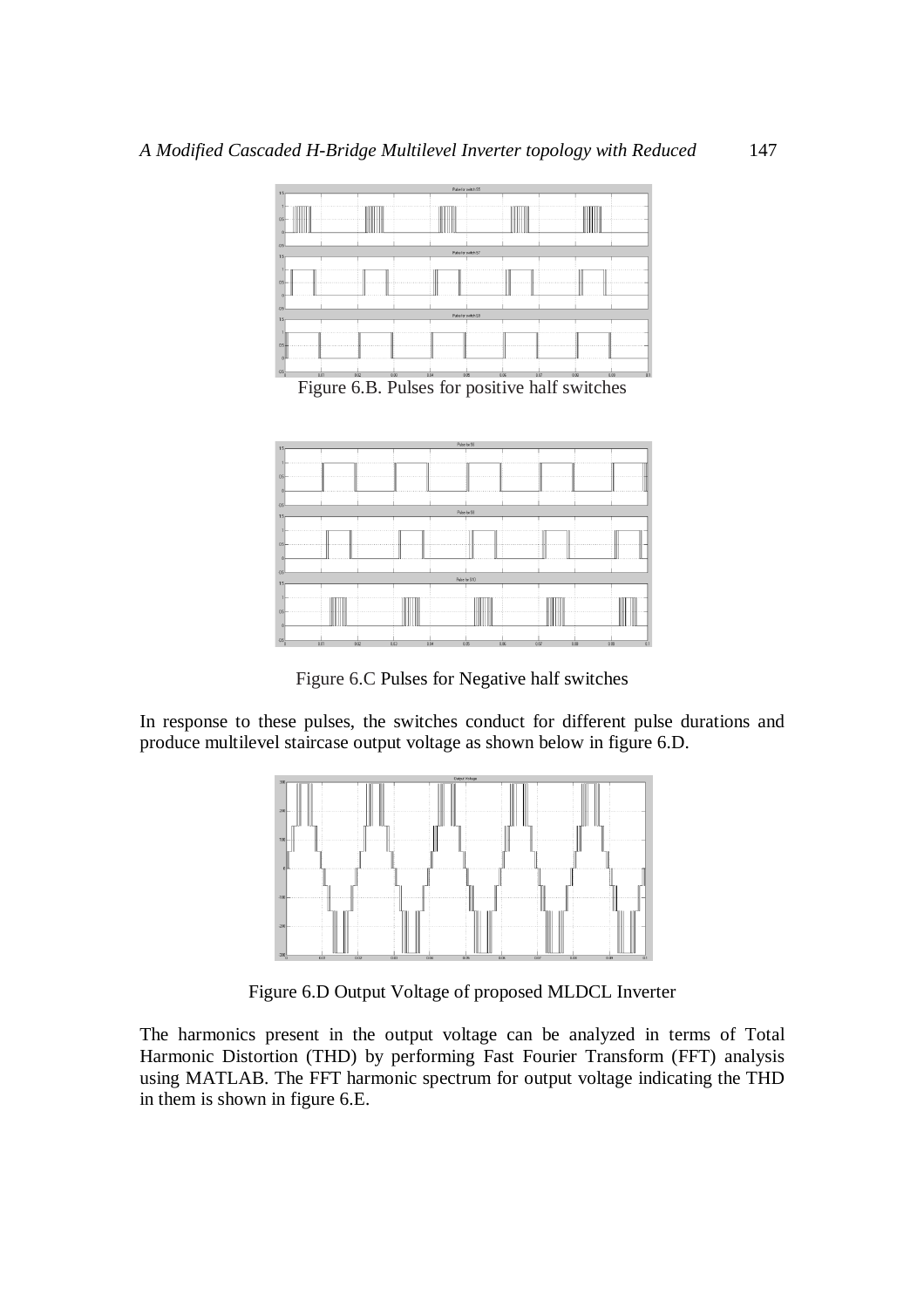

Figure 6.E. FFT spectrum of output voltage

From the FFT spectrum of output voltage, it is concluded that the value of THD is 26.52% without any filter circuit. The THD can be minimized greatly if the number of output voltage level is further increased to a large value [9].

# **Conclusion**

Both the conventional 7-Level CHBML inverter and the proposed cascaded H-bridge MLDCL topology was simulated and it is concluded that for producing the same 7 level output voltage, the proposed MLDCL inverter requires only 10 switches whereas the conventional type requires 12 switches. This difference will be larger if the number of output voltage level is further increased. Therefore, the proposed cascaded H-bridge MLDCL topology can eliminate roughly half the number of switches, their gate drivers compared with the existing cascaded MLI counterparts. Despite a higher total VA rating of the switches, the cascaded MLDCL inverters are cost less due to the savings from the eliminated gate drivers.

This paper can be developed by interfacing renewable energy resources for providing DC supply to the proposed inverter circuit. Solar cells, Wind Energy generators, Fuel cells, etc can be interfaced with this MLDCL inverter to obtain high efficiency and also with low cost.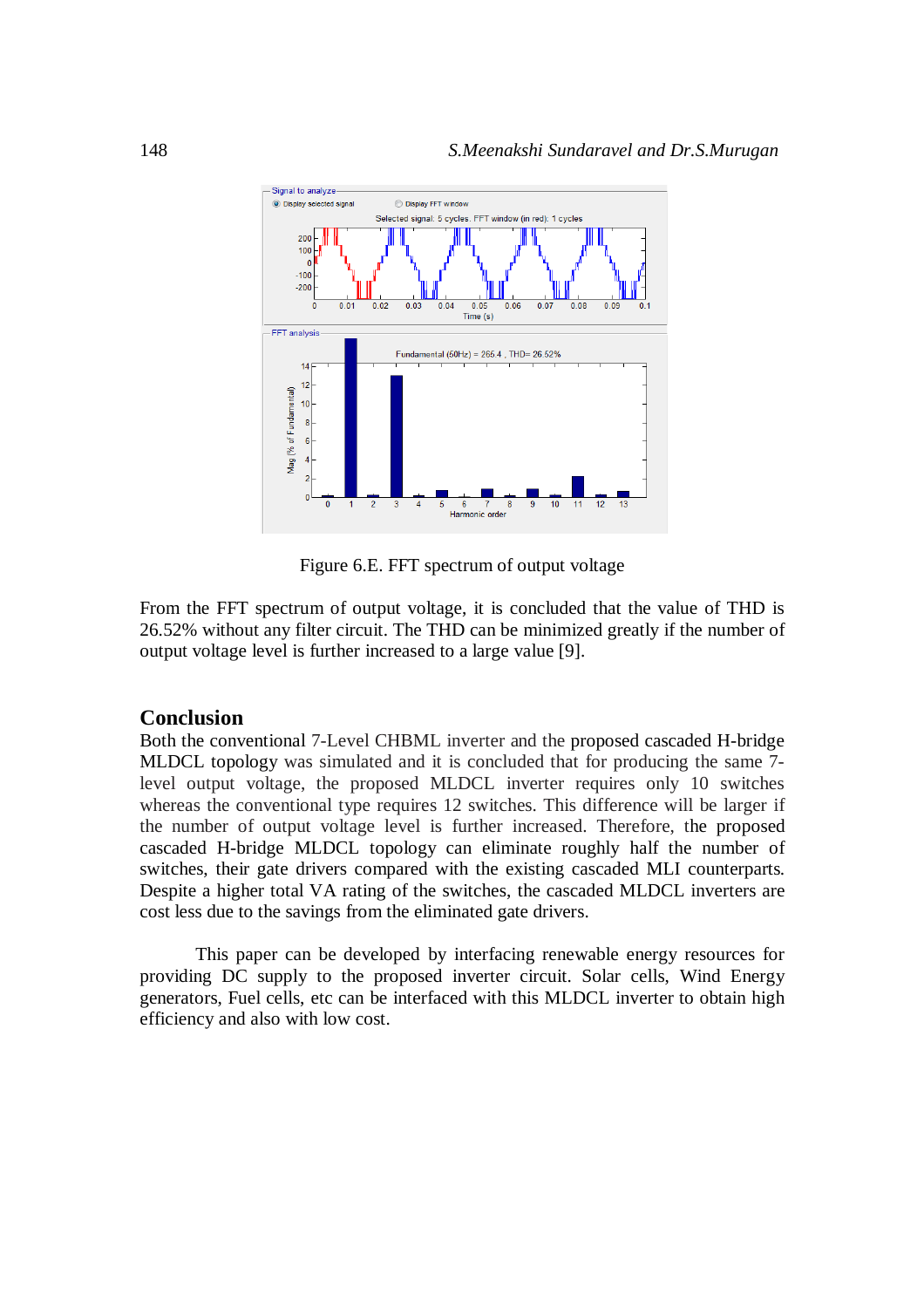# **References**

- [1] Javad Ebrahimi., Ebrahim babei, 2012, "A New Multilevel Converter Topology with Reduced Number of Power Electronic Components," IEEE Transactions on Industrial Electronics, pp 655-667.
- [2] Mazhar Hussain, Md., Vishnu Prasad, M., Pattabhi Ram, R.N.D., 2012, "Comparison between Symmetrical and Asymmetrical Single Phase Seven Level Cascade H-Bridge Multilevel Inverter with PWM Topology," in IJMSE, pp. 16-20.
- [3] Seyezhai, R., 2012, "A Comparative Study of Asymmetric and Symmetric Cascaded Multilevel Inverter Employing Variable Frequency carrier based PWM," IJETAE, pp. 230-236.
- [4] Sujitha, N., Ramani, K., 2012, "A New Hybrid Cascaded H-Bridge Multilevel inverter-Performance Analysis," ICAESM, pp. 46-50.
- [5] Chitra, M., Bharathi Dasan, S.G., 2011, "Analysis of Cascaded H Bridge Multilevel Inverters with Photovoltaic Arrays," in Proceedings of ICETECT, pp. 442-447.
- [6] Madhusudhan, V., Maruthi Prasad, T., 2011, "Comparison of Single phase Cascaded and Multilevel DC link inverter with Pulse width modulation control methods," in SEISCON, pp. 229-235.
- [7] Huang huiying, xueYabin, XinYibo, 2011, "Research on Control and Structure of the Cascaded Multilevel Inverters," IEEE.
- [8] Geethalakshmi, B., Delhibabu, K., 2011, "An Advanced Modulation Technique for the Cascaded Multilevel Inverter Used As A Shunt Active Power Filter," IEEE.
- [9] Jimenez, O.L., Vargas, R.A., Aguayo, J., Arau, J.E., Vela, G., Claudio, A., 2011, "THD in Cascade Multilevel Inverters Symmetric and Asymmetric," Electronics, Robotics and Automotive Mechanics Conference, pp. 289-295.
- [10] Rokan Ali Ahmed, Mekhilef, S., Hew Wooi Ping, 2010, "New Multilevel inverter topology with minimum number of switches," in TENCON, pp. 1862- 1866.
- [11] Muhammed, H. Rashid, 2004, "Power Electronics, Devices, Circuits and Applications," Third Edition, Pearson Education, Chap. 9, pp. 406-430.